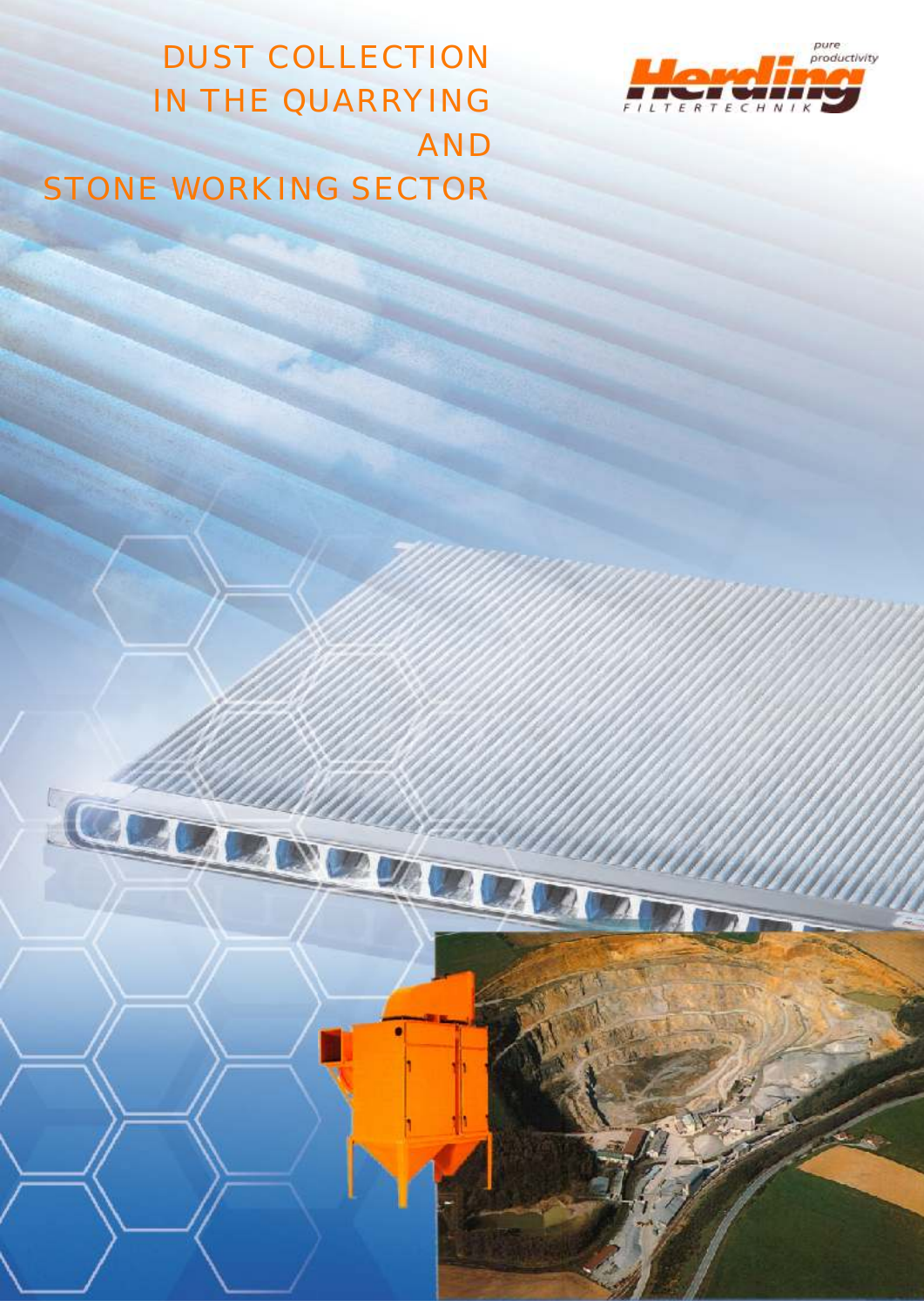# DUST COLLECTION IN THE QUARRYING AND STONE WORKING SECTOR

## *THE ENVIRONMENT*

*Dust produced during quarrying and in follow-up stone working processes is a strain on the environment. Quartz dust in particular poses an extreme risk to man and machine. This risk can be eliminated by the use of suitable filters.*



## *CONVENTIONAL FILTER TECHNOLOGY*

*Conventional filter media are usually made of woven textile or plastic fibers. They act as deep-bed fi lter s , whi ch means that the dust penetrates deep into the fabric. Cleaning these filters requires them to be moved mechanically, subjecting them to severe wear. Coated filters are no exception. Flexing takes place inside the filter medium itself, be it coated or uncoated. The wear i s clearly visible in the picture. It occurs wherever the filter medium rests on a support element.*



# *HERDING FILTER TECHNOLOGY*

 $m$  *The Herding sintered plate filter is absolutely rigid and works by the principle of surface filtration. This results in the following advantages: Practically no wear because no dust gets into the filter medium on the one hand and the filter medium is not moved on the other. The filter medium does not have to be replaced, hence there are no expensive downtimes and no regular maintenance intervals. An automatic cleaning and filter control system enables constant conditions of operation.*

## *FILTERS FOR STONE WORKING PROCESSES*

*Herding sintered plate filters of compact design have a long track record of success in the quarrying and stone working s e c t o r. T h e f i l t e r s c a n b e adapted to a customer's individual wishes at any time. Herding filters collect dust where it originates. As the graphic shows, there are various points along the quarrying and stone working process chain where dust is produced and needs to be filtered. Herding sintered plate filters meet the various dust collection requirements to optimal effect.*

# FILTERUNIT WITH HERDING SINTER-PLATE FILTERS IN THE GRAVEL INDUSTRY

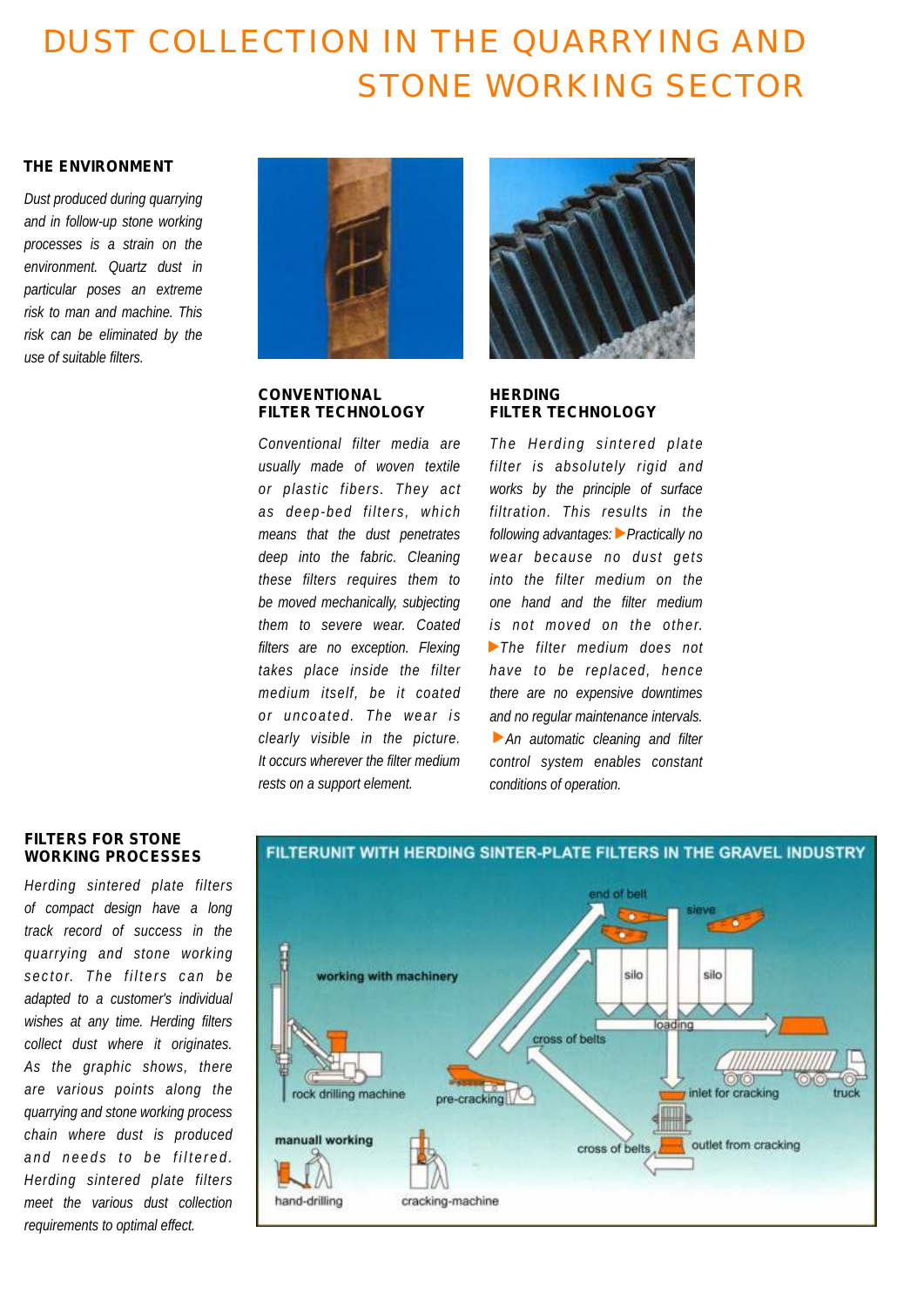

*Filter efficiency is always high because there is never a n y c h a n g e o f p o r e s i z e , even during jet-pulse cleaning (BIA Certificate No. 9202090 / 6210 a n d N o . 9 2 0 2 0 9 1 / 6 2 1 0 ) . The cleaned and dust-free air can be returned to the work room. Just one or two screws are needed to fasten the compact filter bags, hence fast assembly. The filter medium can be recycled, t h u s r e d u c i n g t h e s t r a i n o n t h e e n v i r o n m e n t . HSL sintered plate filters*  $\blacktriangleright$ *a c h i e v e h i g h e r l e v e l s o f separating efficiency than those currently required by the legislator. With regulations certain to become more stringent, Herding filter systems are a safe investment for the future.*





#### *MANUAL STONE WORKING*

*Herding can supply mobile d u s t c o l l e c t i n g s y s t ems wi t h fully automatic filter regeneration for transportable boring machines. Compressed air is saved because t h e f i l t e r s y s t em i s o n l y i n operation when boring is actually underway and switches off automatically when boring stops.*

## *LARGE-HOLE BORING MACHINES*

*The Herding filter system is installed directly on the boring machine to enable the dust to be collected straight from the bore hole. Power can be provided by a hydraulic, electric or pneumatic drive with injector. The type of filter system depends on the rate of flushing air supply.*